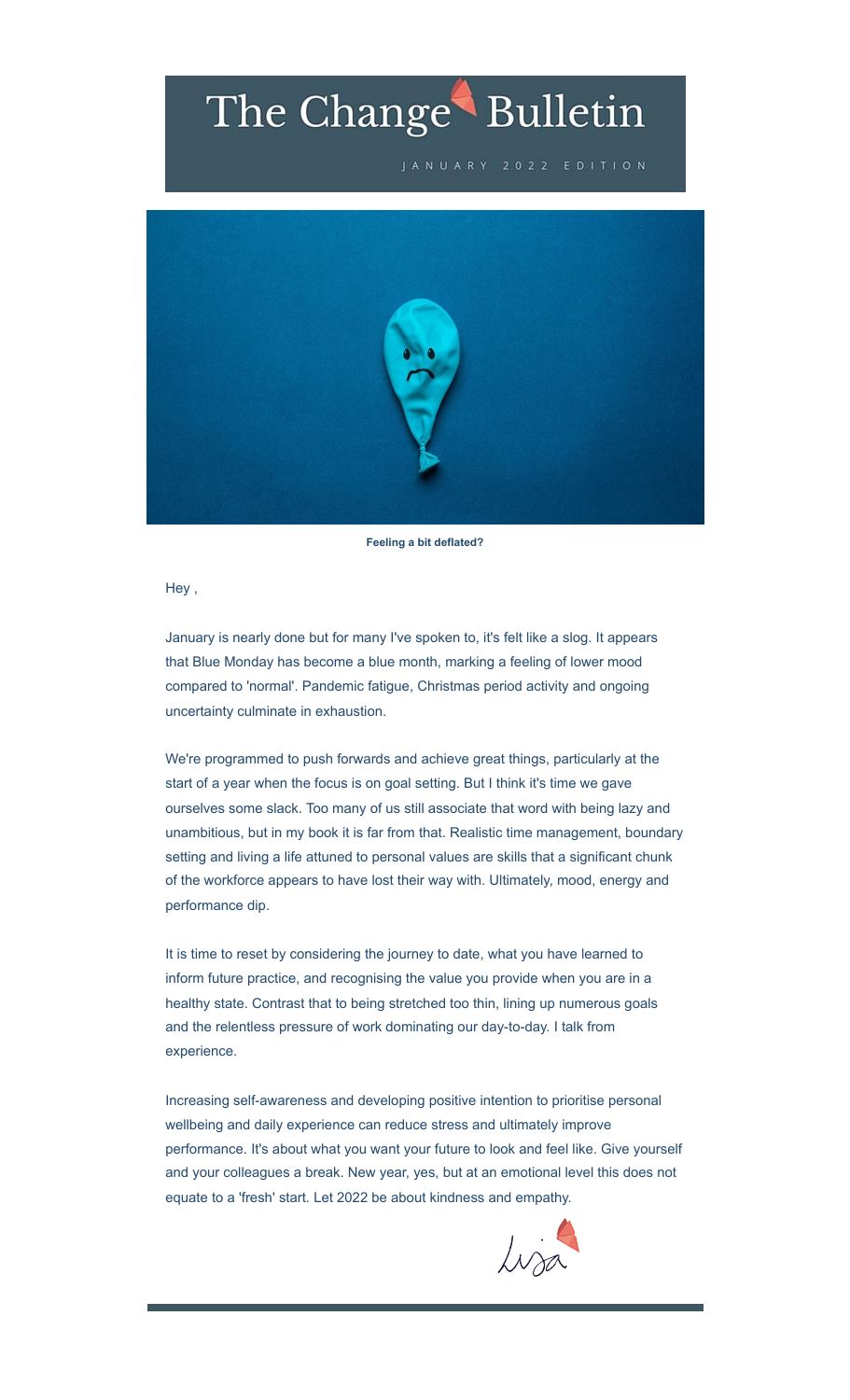

#### **Mental Health Onboarding**

How do you rate your mental health onboarding process?

The majority of companies fail to have this covered. See what **[Anna](https://www.linkedin.com/in/annawhib/?utm_source=hs_email&utm_medium=email&_hsenc=p2ANqtz-8YY5gLFFmOPIscNaagWxS5h2KQqLMoLRe5q3wZA3D8VY7OEEq-p96WuganXd3j-2MUw6Ey) and [I](https://www.linkedin.com/in/lisapsychology/?utm_source=hs_email&utm_medium=email&_hsenc=p2ANqtz-8YY5gLFFmOPIscNaagWxS5h2KQqLMoLRe5q3wZA3D8VY7OEEq-p96WuganXd3j-2MUw6Ey) are doing** to make a difference for all new starters.

[Read all](https://itstimeforchange.co.uk/mental-health-onboarding?utm_source=hs_email&utm_medium=email&_hsenc=p2ANqtz-8YY5gLFFmOPIscNaagWxS5h2KQqLMoLRe5q3wZA3D8VY7OEEq-p96WuganXd3j-2MUw6Ey) about it ...



#### **Wellbeing and Engagement in the Workplace**

Back in December [Brodie Crighton](https://www.linkedin.com/in/ACoAABVBux8BuvLPqBBe2DHuZKcr_-kamE0AheA?utm_source=hs_email&utm_medium=email&_hsenc=p2ANqtz-8YY5gLFFmOPIscNaagWxS5h2KQqLMoLRe5q3wZA3D8VY7OEEq-p96WuganXd3j-2MUw6Ey) of [Menlo Park Recruitment](https://www.linkedin.com/company/menlo-park-recruitment/?utm_source=hs_email&utm_medium=email&_hsenc=p2ANqtz-8YY5gLFFmOPIscNaagWxS5h2KQqLMoLRe5q3wZA3D8VY7OEEq-p96WuganXd3j-2MUw6Ey) and I had a fabulous discussion covering the challenges faced when promoting wellbeing and engagement in the workplace. For those passionate about change, this is a mustlisten.

[Click here](https://itstimeforchange.co.uk/wellbeing-and-engagement?utm_source=hs_email&utm_medium=email&_hsenc=p2ANqtz-8YY5gLFFmOPIscNaagWxS5h2KQqLMoLRe5q3wZA3D8VY7OEEq-p96WuganXd3j-2MUw6Ey) to hear the discussion

-aarrar<br>Employee<br>Experience

#### **Just another Buzz Word?**

Unpicking employee experience is a must for companies wanting to retain and attract top talent. Have you given it your true focus or are you paying lip service? Turn a 'fad' into a fundamental.

[Here](https://itstimeforchange.co.uk/just-another-buzz-word?utm_source=hs_email&utm_medium=email&_hsenc=p2ANqtz-8YY5gLFFmOPIscNaagWxS5h2KQqLMoLRe5q3wZA3D8VY7OEEq-p96WuganXd3j-2MUw6Ey) I give you a few pointers to help you on your way.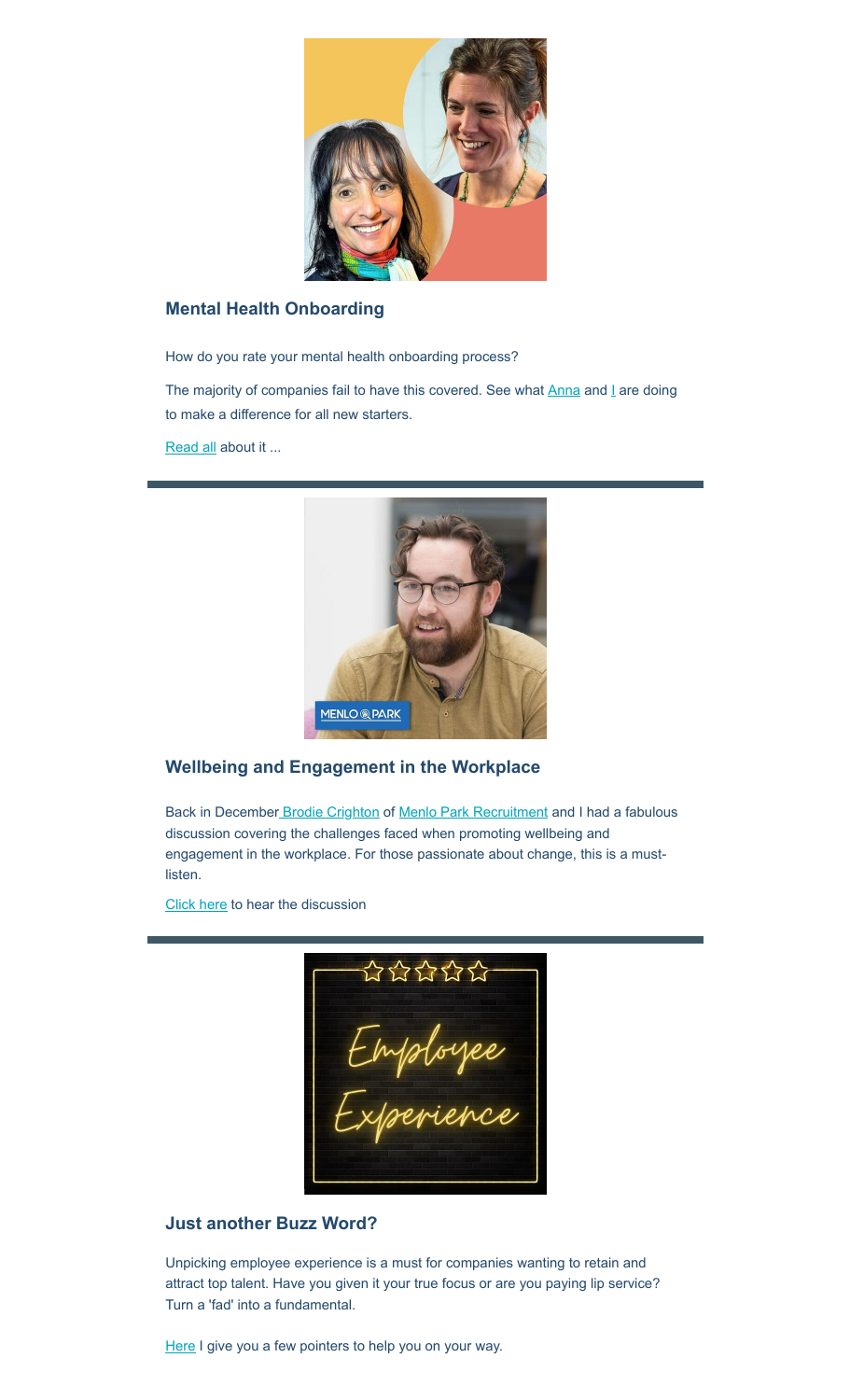

#### **The Business Spa**

I feel proud to have been asked to become a **Mentor** for The Business Spa, and to be a speaker at their Future of Business event [The Future of Business 2022](https://businessspa.ac-page.com/The_Future_of_Business_2022?utm_source=hs_email&utm_medium=email&_hsenc=p2ANqtz-8YY5gLFFmOPIscNaagWxS5h2KQqLMoLRe5q3wZA3D8VY7OEEq-p96WuganXd3j-2MUw6Ey). Why not come along on 5th March and discover more about thriving in a world where businesses need to be agile, sustainable, intelligent and purpose driven?



#### **Thought Leadership**

If you are a leader or senior manager and interested in joining a small group to explore the research, test ideas, consider your strategy and overcome some of your challenges, please [request a place](https://forms.gle/3Mb17qiYRL2uQw9p6?utm_source=hs_email&utm_medium=email&_hsenc=p2ANqtz-8YY5gLFFmOPIscNaagWxS5h2KQqLMoLRe5q3wZA3D8VY7OEEq-p96WuganXd3j-2MUw6Ey). Never has there been a more important time to join the dots around employee experience, wellbeing, resilience and ED&I. [Find out more.](https://itstimeforchange.co.uk/workforce-strategy-live?utm_source=hs_email&utm_medium=email&_hsenc=p2ANqtz-8YY5gLFFmOPIscNaagWxS5h2KQqLMoLRe5q3wZA3D8VY7OEEq-p96WuganXd3j-2MUw6Ey)



#### **Beyond the Water Cooler**

I am so excited to reveal my new podcast! Thank you to [Aurélien Langlais](https://www.linkedin.com/in/aur%C3%A9lien-langlais-7892911b/?utm_source=hs_email&utm_medium=email&_hsenc=p2ANqtz-8YY5gLFFmOPIscNaagWxS5h2KQqLMoLRe5q3wZA3D8VY7OEEq-p96WuganXd3j-2MUw6Ey) for the photography and Jon Pyke [Jonathan Pyke](https://www.linkedin.com/in/jonathanrpyke/?utm_source=hs_email&utm_medium=email&_hsenc=p2ANqtz-8YY5gLFFmOPIscNaagWxS5h2KQqLMoLRe5q3wZA3D8VY7OEEq-p96WuganXd3j-2MUw6Ey) for the artwork. I've been busy recording with [Andrew Whiteaker,](https://www.linkedin.com/in/andrew-whiteaker-017a441a/?utm_source=hs_email&utm_medium=email&_hsenc=p2ANqtz-8YY5gLFFmOPIscNaagWxS5h2KQqLMoLRe5q3wZA3D8VY7OEEq-p96WuganXd3j-2MUw6Ey) [Ali Hollest,](https://www.linkedin.com/in/alihollest/?utm_source=hs_email&utm_medium=email&_hsenc=p2ANqtz-8YY5gLFFmOPIscNaagWxS5h2KQqLMoLRe5q3wZA3D8VY7OEEq-p96WuganXd3j-2MUw6Ey) [Mike Quinnell,](https://www.linkedin.com/in/michael-quinnell-80169922/?utm_source=hs_email&utm_medium=email&_hsenc=p2ANqtz-8YY5gLFFmOPIscNaagWxS5h2KQqLMoLRe5q3wZA3D8VY7OEEq-p96WuganXd3j-2MUw6Ey) [Stuart Neilson,](https://www.linkedin.com/in/stuartneilson1/?utm_source=hs_email&utm_medium=email&_hsenc=p2ANqtz-8YY5gLFFmOPIscNaagWxS5h2KQqLMoLRe5q3wZA3D8VY7OEEq-p96WuganXd3j-2MUw6Ey) [Jim Liptrot](https://www.linkedin.com/in/jim-liptrot-69871218/?utm_source=hs_email&utm_medium=email&_hsenc=p2ANqtz-8YY5gLFFmOPIscNaagWxS5h2KQqLMoLRe5q3wZA3D8VY7OEEq-p96WuganXd3j-2MUw6Ey) and [Dave Greenaway](https://www.linkedin.com/in/davegreenaway/?utm_source=hs_email&utm_medium=email&_hsenc=p2ANqtz-8YY5gLFFmOPIscNaagWxS5h2KQqLMoLRe5q3wZA3D8VY7OEEq-p96WuganXd3j-2MUw6Ey).

They go live on your favorite podcast service in February!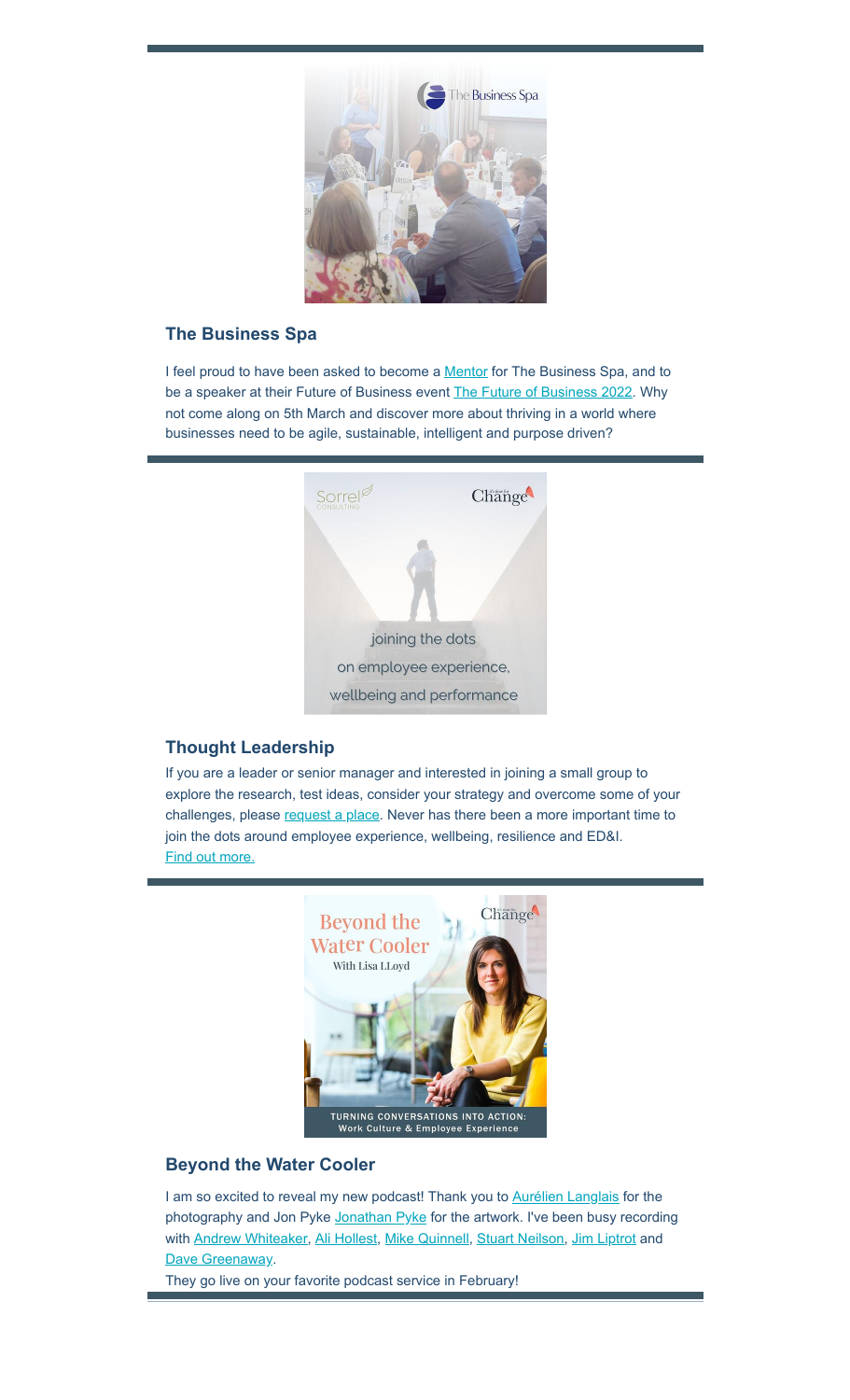

### **Building a Positive Mental Wellbeing Culture**

The [Thames Valley Chamber of Commerce](https://www.linkedin.com/company/thames-valley-chamber-of-commerce/?utm_source=hs_email&utm_medium=email&_hsenc=p2ANqtz-8YY5gLFFmOPIscNaagWxS5h2KQqLMoLRe5q3wZA3D8VY7OEEq-p96WuganXd3j-2MUw6Ey) have launched an amazing resource, ['Building a Positive Mental Wellbeing Culture',](https://www.thamesvalleychamber.co.uk/wp-content/uploads/2021/11/Mental-Health-Report-Interactive-Spread-Smaller-file.pdf?dm_i=3037%2C17YOQ%2C5YA1Y9%2C4QI6J%2C1&utm_source=hs_email&utm_medium=email&_hsenc=p2ANqtz-8YY5gLFFmOPIscNaagWxS5h2KQqLMoLRe5q3wZA3D8VY7OEEq-p96WuganXd3j-2MUw6Ey) which showcases companies achieving great things by focusing on their people.

I am proud to be part of the mental wellbeing steering group that pulled this report together.

"I organised the session with Lisa for my group of Government apprentices and the session was wonderful - I enjoyed it a great deal and have had fantastic feedback from those that joined. I would definitely recommend to others and I will certainly do so at my cross-government meetings & group events. Lisa's approach was friendly yet informative, and gave attendees the opportunity to feel comfortable to voice opinions. Even after having attended lots of well-being and mental health workshops, one apprentice felt that Lisa described key topics differently, that really resonated with them."



## Emma Capone ACIPD

The 7th - 13th February is [National Apprenticeship Week.](https://www.apprenticeships.gov.uk/influencers/naw-2022?utm_source=hs_email&utm_medium=email&_hsenc=p2ANqtz-8YY5gLFFmOPIscNaagWxS5h2KQqLMoLRe5q3wZA3D8VY7OEEq-p96WuganXd3j-2MUw6Ey#) Do you ever wonder how holistic the training and experience is for apprentices learning a new role; does this extend to their mental strength and ability to stay well to engage and perform in their career? Don't forget to establish good knowledge, skills and practice from the outset. I can help, just as I did with the Department for Business, Energy and Industrial Strategy. Is your company really connecting the dots for employee experience and wellbeing to avoid the disjointed approach that many companies are now experiencing?

Ready to start the conversation, share your challenges and explore a way forward?

[Drop me a line](mailto:lisa@itstimeforchange.co.uk)

[Connect with me on LinkedIn](https://www.linkedin.com/in/lisapsychology/?utm_source=hs_email&utm_medium=email&_hsenc=p2ANqtz-8YY5gLFFmOPIscNaagWxS5h2KQqLMoLRe5q3wZA3D8VY7OEEq-p96WuganXd3j-2MUw6Ey)